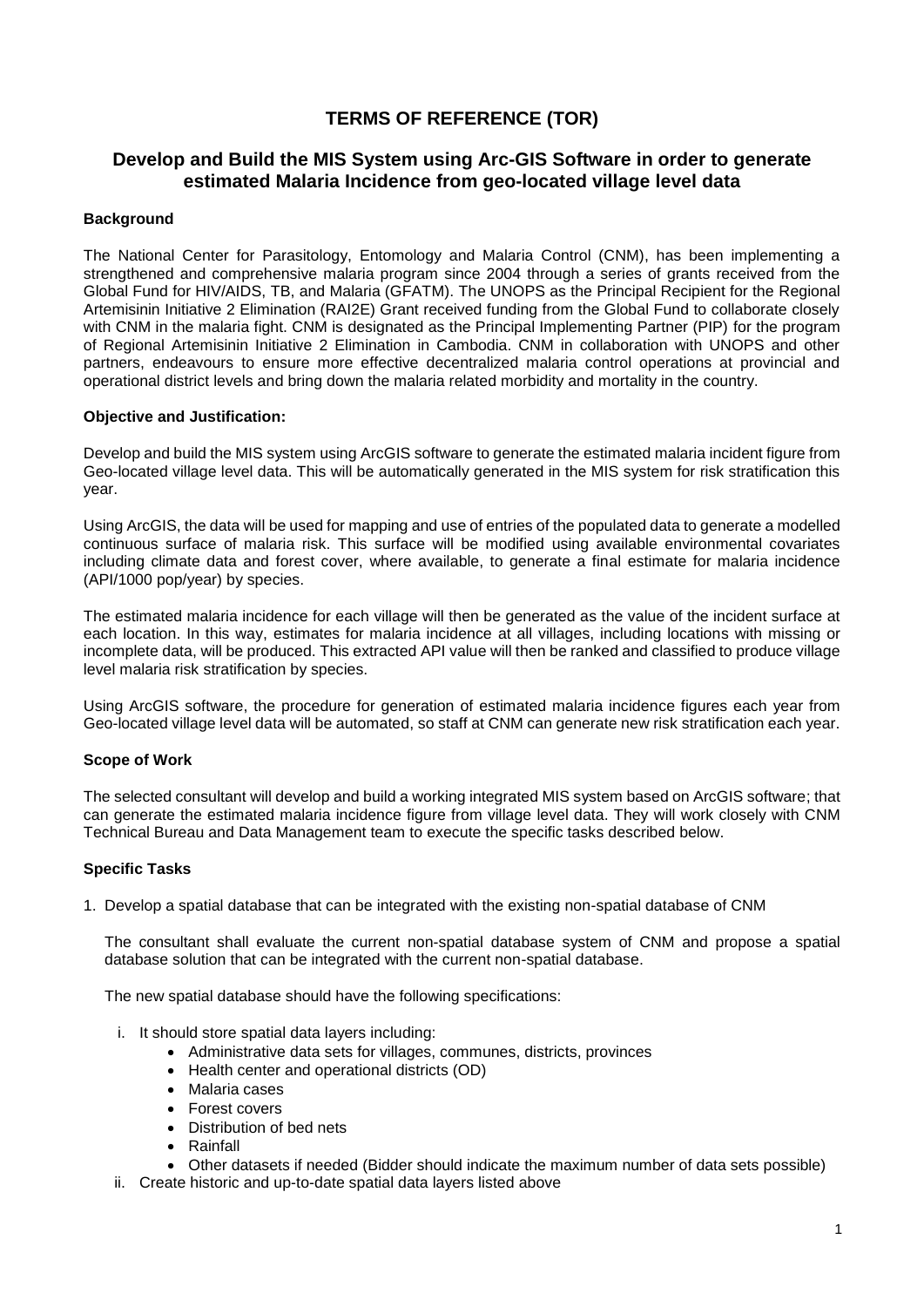- 2. Develop a reporting tool that can retrieve data from spatial and non-spatial databases and create the following maps:
	- i. Generate malaria incidence by specific location (whole country, province, operational district and commune)
	- ii. Generate bed net coverage map in Cambodia
	- iii. Generate village malaria worker (VMW) coverage in Cambodia
- 3. Develop a spatial modelling tool that can predict the malaria incidents in the areas without malaria report
	- i. Conduct desk review to find the appropriate factors that can predict malaria incidents
	- ii. Collect and create historic and up-to-date data needed to predict malaria incidents
	- iii. Develop a spatial modelling tool that can automatically generate predicted malaria incidents
	- iv. Generate malaria risk map in Cambodia based on reported malaria incidence and estimated malaria incidence every year
- 4. Prepare user manual and training materials on how to use the developed database and tools
	- i. Identify the potential trainees
	- ii. Conduct capacity assessment of those trainees
	- iii. Develop training materials based on the capacity of the trainees
	- iv. Provide 1-day training on how to use the developed database and tools
- 5. The successful contractor shall procure all the required data software licenses as well as the hardware needed to achieve this integrated Malaria Information System (MIS).
- 6. Conduct other relevant assignments as instructed by the National Malaria Program CNM

### **Expected outputs**

The consultant shall;

- Set up Geodatabase in malaria information system (MIS),
- Share the User manual on how to use the systems developed,
- Train the CNM staff to manage the systems and
- Also share the implementation schedule against the deliverables as elaborated under 'Specific Tasks' above.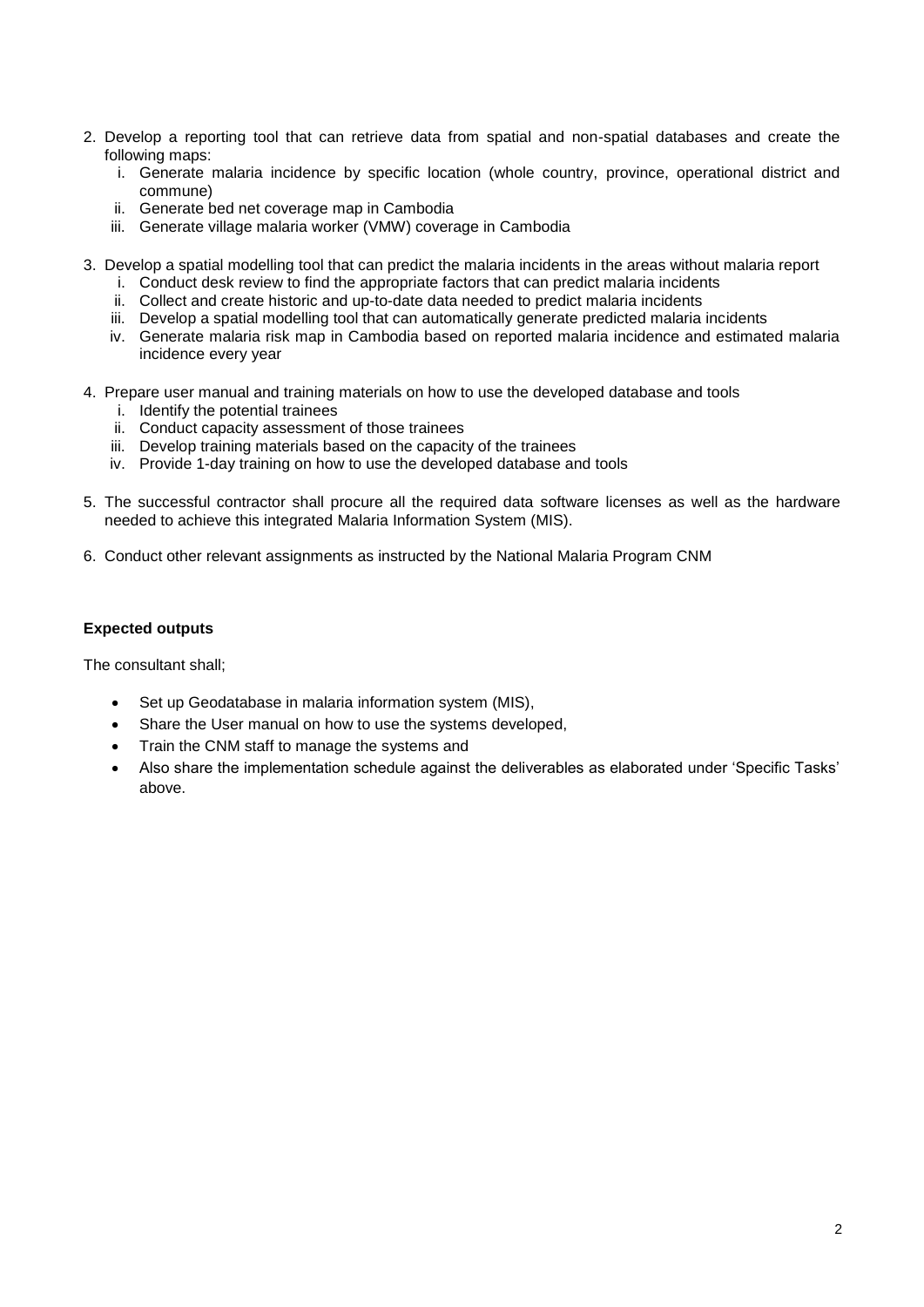# **Table of Deliverables, Schedules and Payment plan**

| <b>No</b>      | <b>Tasks</b>                                                                                                                                             | <b>Deliverables</b>                                                                                                   | <b>Estimated</b><br>timing | Payment<br><b>Schedule</b>           |
|----------------|----------------------------------------------------------------------------------------------------------------------------------------------------------|-----------------------------------------------------------------------------------------------------------------------|----------------------------|--------------------------------------|
| $\overline{2}$ | Data Develop a spatial database<br>that can be integrated with the<br>existing non-spatial database of<br><b>CNM</b>                                     | The spatial database is up and<br>running                                                                             | 20 days                    | 15% upon<br>acceptable<br>completion |
| 3              | Develop a reporting tool that can<br>retrieve data from spatial and non-<br>spatial databases and create the<br>maps requested under "Specific<br>Tasks" | The reporting tools for producing<br>malaria maps for reports are<br>developed and are fully functional               | 40 days                    | 20% upon<br>acceptable<br>completion |
| 4              | Develop a spatial modelling tool<br>that can predict the malaria<br>incidents in the areas without a<br>malaria report                                   | A fully functioning spatial modelling<br>tool is in place to predict malaria<br>incidence in areas without a report.  | 40 days                    | 20% upon<br>acceptable<br>completion |
| 5              | Prepare a user manual and training<br>materials on how to use the<br>developed database and tools                                                        | User manual and training material<br>are created and CNM staff are<br>trained                                         | 10 days                    | 5% upon<br>acceptable<br>completion  |
| 6              | Procure all the required data<br>software licenses as well as the<br>hardware needed to achieve this<br>integrated Malaria Information<br>System (MIS).  | All Software licenses as well as<br>Hardware have been procured and<br>delivered                                      | 5 days                     | 5% upon<br>acceptable<br>completion  |
| $\overline{7}$ | Any other tasks in relation to the<br><b>MIS</b>                                                                                                         | All other assigned tasks in relation<br>to the software have been<br>completed and the system is fully<br>operational | 5 days                     | 35% upon<br>acceptable<br>completion |
|                |                                                                                                                                                          | <b>Total Duration</b>                                                                                                 | 120 days                   | 100%                                 |

# **Note; Payment shall only be made after submission of a report (to be approved by the National Malaria Program) for each of the milestones**

# **Qualifications:**

- The consultant should have the following minimum qualification:
	- Master 's or above degree in in GIS, Geography, or other related field
	- At least 10 years' professional experience in designing spatial databases and conducting spatial analysis and modelling with ESRI ArcGIS technology
	- Experience in preparing GIS-related training materials and conducting GIS trainings
	- Ability to lead a team of professionals